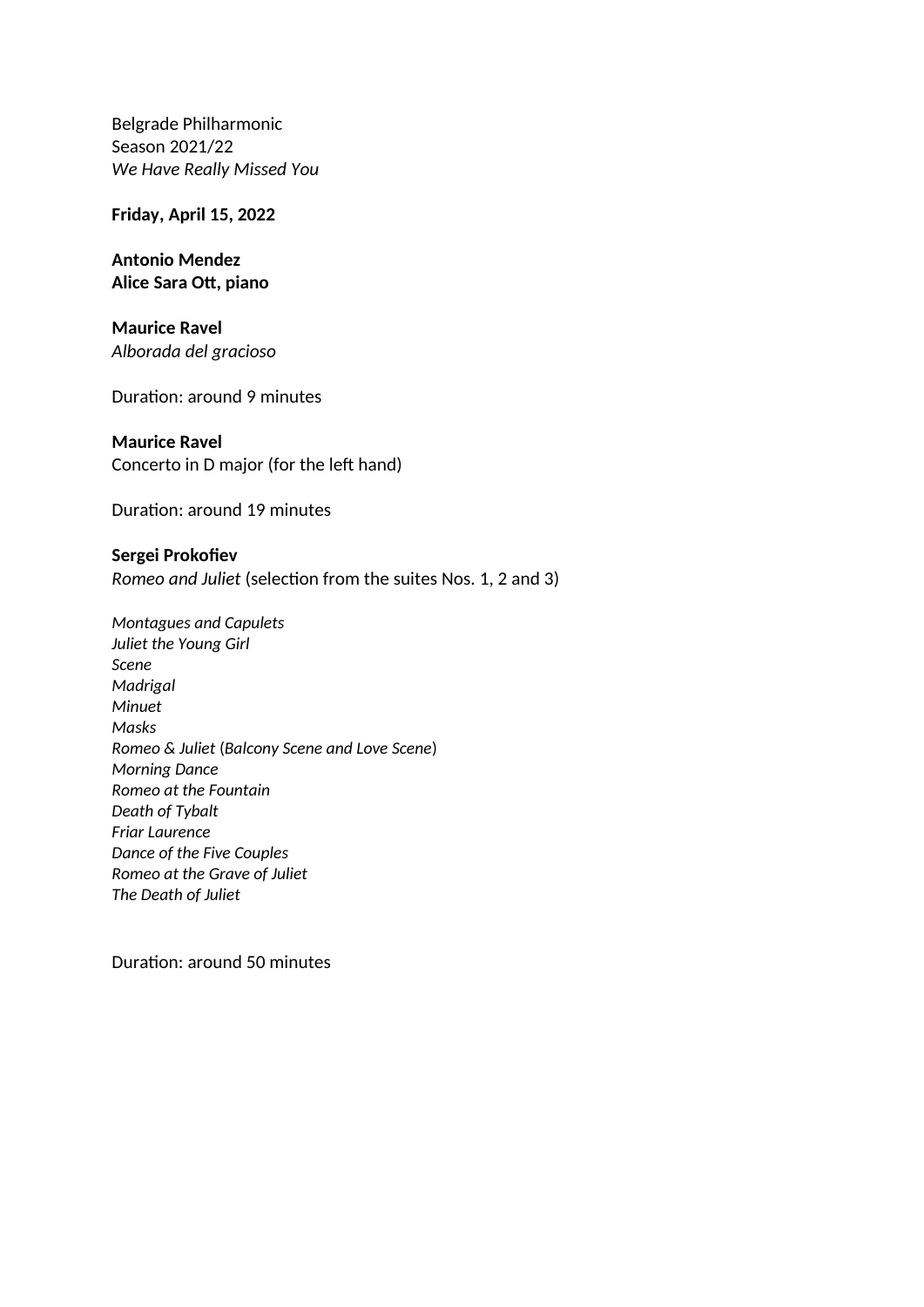**Bedřich Smetana** (1824-1884) composed a set of six symphonic poems between 1874 and 1879 united under the title *Má vlast* (*My Fatherland*). This collection is mostly treated as a single work of six movements, with the exception of the popular *Vltava* (*The Moldau*), which is usually performed and recorded as a separate composition. The individual compositions had their separate premieres in Prague between 1875 and 1880 and the collection of symphonic poems was first performed in its entirety, also in the Czech capital, on November 5, 1882.

In creating *My Fatherland*, Smetana combined the form of a symphonic poem modeled on Franz Liszt, with the ideals of national music that marked late Romanticism. Each of the six poems depicts one aspect of the natural beauty, history, or legends of Bohemia.

The second symphonic poem in the cycle, *Vltava*, was written in 1874 and performed in 1875. In it the author uses tone painting in order to evoke the sounds of this great river. The composition describes the river's course, starting from the Cold and Warm Vltava, to the unification of both streams into a single current, the Vltava, which passes through the different landscapes of Bohemia.

The oeuvre of **Pyotr Ilyich Tchaikovsky** (1840-1893) contains only one orchestral work for violin, in addition to three concertos for piano and a Rococo variation for cello. Encouraged by the visit of his student and friend, violinist Iosif Kotek, during a vacation in the Swiss resort of Clarence on Lake Geneva, Tchaikovsky wrote the Concerto for Violin and Orchestra in D major, Op. 35 in less than a month and dedicated it to this artist. Somewhat later, realizing that Kotek's career was not impressive enough, he changed his dedication, this time to Leopold Auer, a renowned St. Petersburg violinist and pedagogue from whose class Heifetz and Milstein later emerged. However, Auer considered this work unplayable and the young Adolf Brodsky gladly accepted the final dedication, deeply believing in the success of the work. Auer later regretted his missed opportunity and performed the concert with pleasure. Almost three years after it was written, this work was premiered by the Vienna Philharmonic in 1881, under the baton of one of the most famous conductors of his time, Hans Richter and with Brodsky as soloist. Unfortunately, despite the good impression that the violinist left on the audience, its success was merely partial. Viennese critic Eduard Hanslick characterized the composition as long, pretentious, and even occasionally vulgar.

The first movement opens with a theme that would not appear in the further course of the music. Tchaikovsky applied a similar procedure for the beginning of the first movement of his Concerto for Piano and Orchestra in B minor. The movement's wide dimensions provided an opportunity for the composer to write a virtuoso solo section and a skillfully treated orchestral part. The transitions between the movements are composed like harmonic bridges. The melody of the second movement, *Canzonetta*, is full of lyrics and melancholy, in the spirit of the vocal tradition of Russian music folklore. The finale is a brilliant embroidery of a solo instrument in the spirit of a Cossack dance, which returns twice to the light tempo of the second movement. Reminiscences are short-lived with a quick return to the initial virtuosity.

A great friend and younger colleague of Johannes Brahms, **Antonín Dvořák** (1841-1904) spent much of his career in the United States, where his most significant works were written